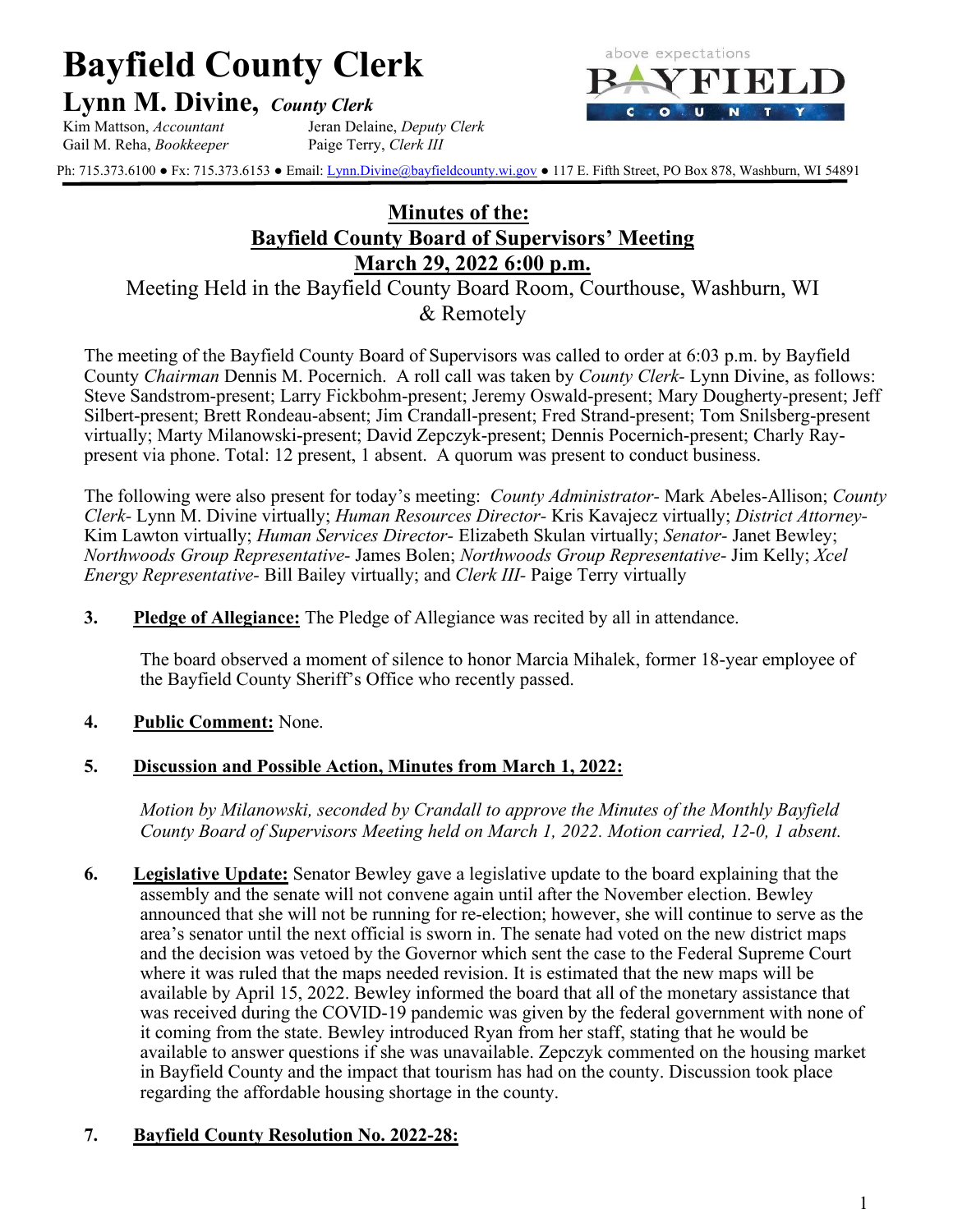# **In Recognition and Appreciation of Senator Janet Bewley for 12 Years of Dedication and Service to the Region as Assembly Representative and Senator**

**WHEREAS,** Janet Bewley has been a dedicated member of the Wisconsin State Senate since fall 2014; *and,*

WHEREAS, Janet Bewley was elected to the Senate as the State Senator for the 25<sup>th</sup> Senate District; *and,*

**WHEREAS,** Senate District 25 encompasses Douglas, Bayfield, Ashland, Iron, Price, Barron, Washburn and parts of Burnett, Polk, Sawyer, St. Croix, Dunn, and Vilas Counties; *and,*

**WHEREAS**, Senate District 25 also encompasses the Red Cliff, Bad River, and Lac Du Flambeau Tribal Reservations;

**NOW THEREFORE BE IT RESOLVED**, that the Bayfield County Board of Supervisors assembled this 29<sup>th</sup> day of March 2022, honors Senator Janet Bewley for her 12 years of public service in the Wisconsin State Senate and Assembly Offices and dedication to the citizens of Bayfield County and the 25<sup>th</sup> Senate District and expresses gratitude for her efforts, wishing her well in the years ahead.

*Motion by Silbert, seconded by Fickbohm to adopt Resolution No. 2022-28 In Recognition and Appreciation of Senator Janet Bewley for 12 Years of Dedication and Service to the Region as Assembly Representative and Senator. Motion carried, 12-0, 1 absent.*

## **8. Bayfield County Resolution No. 2022-29:**

# **In Recognition of Missing & Murdered Indigenous Persons Awareness Day**

**WHEREAS,** thousands of unsolved cases of missing and murdered Native Americans continue to cry out for justice and healing. Homicide is the third-leading cause of death for Indigenous girls and teens, according to the Federal Centers for Disease Control and Prevention. Indigenous females are more than three times likely to be murdered than white females, according to the National Center for Biotechnology Information; *and,*

**WHEREAS,** Wisconsin Attorney General Josh Kaul identifies the lack of available data on this issue. Attorney General Kaul said. "It's one of the things we've heard about consistently from people. Working to get the data is what we think is an important step to identifying how widespread this issue is and identifying solutions to this issue." In July 2021 \$300,000 was allocated through grants from the federal Victims of Crime Act toward the [Murdered and Missing Indigenous Women Task Force](https://www.greenbaypressgazette.com/story/news/native-american-issues/2021/03/25/katelyn-kelley-body-found-menominee-reservation-wisconsin-mmiw/6982084002/) recently formed by the Wisconsin Department of Justice. The [Murdered and Missing Indigenous Women Task](https://www.greenbaypressgazette.com/story/news/native-american-issues/2021/03/25/katelyn-kelley-body-found-menominee-reservation-wisconsin-mmiw/6982084002/)  [Force](https://www.greenbaypressgazette.com/story/news/native-american-issues/2021/03/25/katelyn-kelley-body-found-menominee-reservation-wisconsin-mmiw/6982084002/) is seeking to uncover the causes of the epidemic and provide policy recommendation to law enforcement and to the state Legislature; *and,*

**WHEREAS,** On Missing and Murdered Indigenous Persons Awareness Day, we remember the Indigenous people who have been lost to murder and those who remain missing; *and,*

**WHEREAS,** Bayfield County commits to working with Tribal communities, local law enforcement and the criminal justice system to ensure any instance of a missing or murdered person is met with effective action.

**NOW THEREFORE BE IT RESOLVED,** that the Bayfield County Board of Supervisors assembled this 29<sup>th</sup> Day of March, 2022, hereby designates May 5, 2022, as Missing & Murdered Indigenous Persons Awareness Day.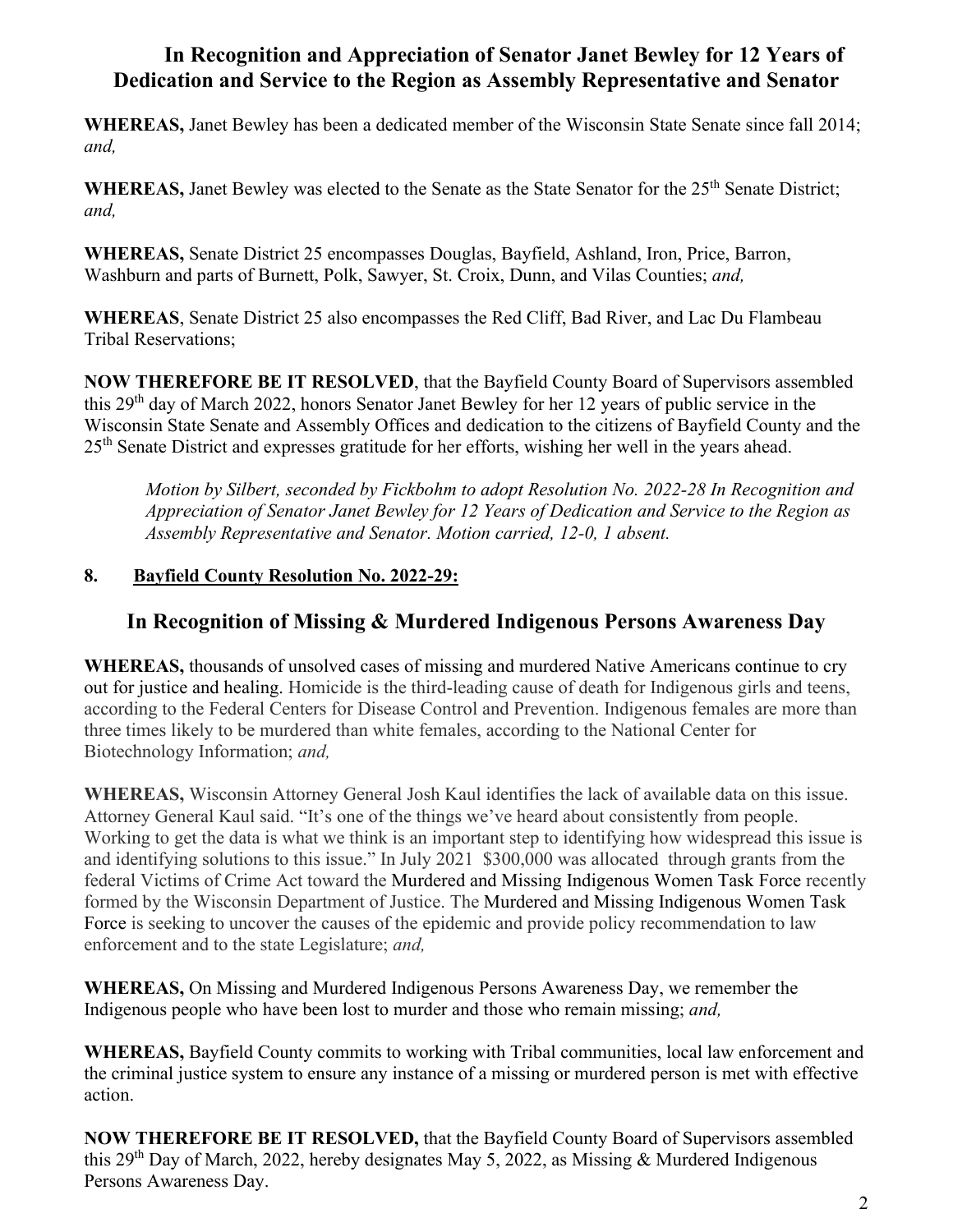District Attorn, Kim Lawton reported that the Senate, as well as President Biden, recently passed a similar resolution of support for May 5, 2022. Lawton reviewed the history of why May 5 is significant.

*Motion by Sandstrom, seconded by Silbert to adopt Resolution No. 2022-29 In Recognition of Missing & Murdered Indigenous Persons Awareness Day. Motion carried, 12-0, 1 absent.*

**9. Presentation, Northwoods Group:** James Bolen and Jim Kelly with the Northwoods Group gave a presentation to the board that detailed the destination resort project that is being undertaken in the Town of Cable. The resort will contain three different hotels: one being an ultra-luxury hotel, the second a mid-range priced hotel, and the third being a B&B style hotel. After its completion, the resort will offer approximately 400 jobs year-round. Bolen explained that the business will utilize good salaries and housing resources to attract and retain potential employees. Discussion took place regarding the possible impact the project would have on Bayfield County.

## **10. Bayfield County Resolution No. 2022-30:**

## **Adopting 2022 Wage Schedule, Implementation Plan and Modified Work Hours**

**WHEREAS,** The Bayfield County Board of Supervisors directed that a market analysis be conducted to ensure that the county's wage schedule is competitive in the marketplace; *and,*

**WHEREAS,** A strong wage schedule will ensure that the county is able to retain and recruit quality employees to provide superior services to the residents of Bayfield County; *and,*

**WHEREAS**, The market analysis consultant provided assistance with calculations for various implementation cost scenarios; *and,*

**WHEREAS,** The recommended wage schedule maintains a control point set at 5% above the market average; *and,*

**WHEREAS,** Bayfield County considered various implementation plans, one of the options was to set employees at a step on the scale guaranteeing no less than a 1% increase and a no less than a step two for employees with two or more years of services; *and,*

**WHEREAS,** Jail and dispatch staff currently operate under a 1950-hour work year; *and,* 

**WHEREAS,** A 40-hour week, 2080-hour schedule for Jail and dispatch staff, instead of the current 1950 hours, would provide additional staffing, scheduling flexibility, and would help address ongoing staff shortages; *and,*

**WHEREAS,** Some Bayfield County salaried, exempt from FLSA employees are based on a 1950-hour per year (37.5-hour per week) calculation schedule. Increasing this to 38.75 hours per week would provide additional compensation, more accurately compensating for actual hours worked;

**NOW THEREFORE BE IT RESOLVED**, that the Bayfield County Board of Supervisors assembled this 29th day of March 2022, does hereby adopt the attached 2022 Bayfield County Wage Schedule; *and,*

**BE IT FURTHER RESOLVED,** That regular full- and part-time employees be placed on the new schedule at the step that reflects a minimum of a 1% increase; *and,*

**BE IT FURTHER RESOLVED,** That regular employees with at least two years of experience will be placed at no less than a step two on their grade; *and,*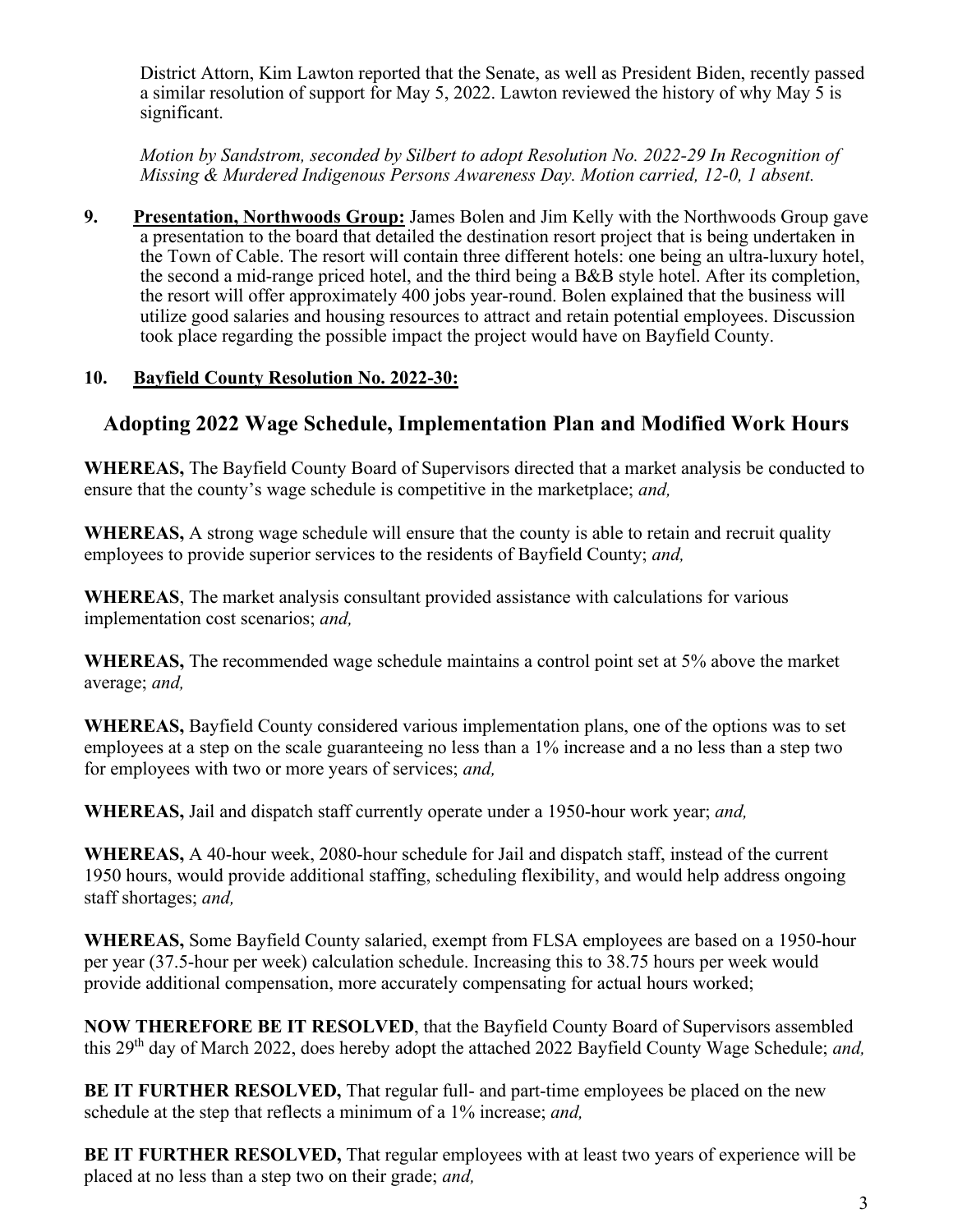**BE IT FURTHER RESOLVED,** that salaried, exempt from FLSA, full-time department heads and supervisors, currently at 37.5 hours per week, shall be compensated based on a 38.75-hour weekly calculation. Vacation and sick leave schedules for these employees shall be adjusted accordingly; *and,*

**BE IT FURTHER RESOLVED,** That the revised wage schedule and salaried employee adjustments shall be effective April 1, 2022; *and,*

**BE IT FURTHER RESOLVED, that regular full-time jailers and dispatchers will begin a 2080 hour** work schedule as soon as possible.

Human Resources Director, Kris Kavajecz, informed the board that the payroll office has suggested changing the effective date of the changes to April 2, 2022 to allow enough time to make the necessary changes.

*Motion by Strand, seconded by Milanowski to adopt Resolution No. 2022-30 Adopting 2022 Wage Schedule, Implementation Plan and Modified Work Hours with the edit to change the effective date to April 2, 2022. Motion carried, 12-0, 1 absent.*

## **11. Bayfield County Resolution No. 2022-31:**

# **Resolution Designating the Week of April 11th Through April 15th "Work Zone Safety Awareness Week in Bayfield County"**

**WHEREAS,** in 1999 the Federal Highway Administration (FHWA) partnered with the American Association of State and Highway Officials (AASHTO) and more recently with the American Traffic Safety Services Association (ATSSA) to create the National Work Zone Safety Awareness Week campaign, held annually in April prior to the construction season for much of the nation; *and,*

**WHEREAS,** the Wisconsin County Highway Association is asking all seventy-two (72) counties in the state to unite and kick-off "Work Zone Safety Awareness Week" with a resolution and campaign to raise awareness for its workers and those of various highway contractors performing work for the counties; *and,*

**WHEREAS**, between 2016 and 2021, there were 59 fatalities recorded as a result of more than 13,000 work zone crashes and injuring more than 5,000 people; *and,*

**WHEREAS,** construction and maintenance activities on our streets and highways periodically require that work zones be established; *and,*

**WHEREAS,** there has been an average of 2,677 work zone crashes in Wisconsin in each of the last five years; *and,* 

**WHEREAS,** in 2020, Wisconsin suffered from 1,700 crashes in road construction and maintenance zones, resulting in over 665 injuries and 17 fatalities; *and,*

**WHEREAS,** through their enforcement activities and other participation, the Bayfield County Sheriff's Office, Wisconsin State Patrol, and the Bayfield County Highway Department will work to make "Work Zone Safety Awareness Week a success; *and,*

**WHEREAS,** the County Sheriff's Office is committed in 2022 to conduct enforcement activities and work jointly with the County Highway Department to make "Work Zone Safety Awareness Week" a success in Bayfield County; *and,*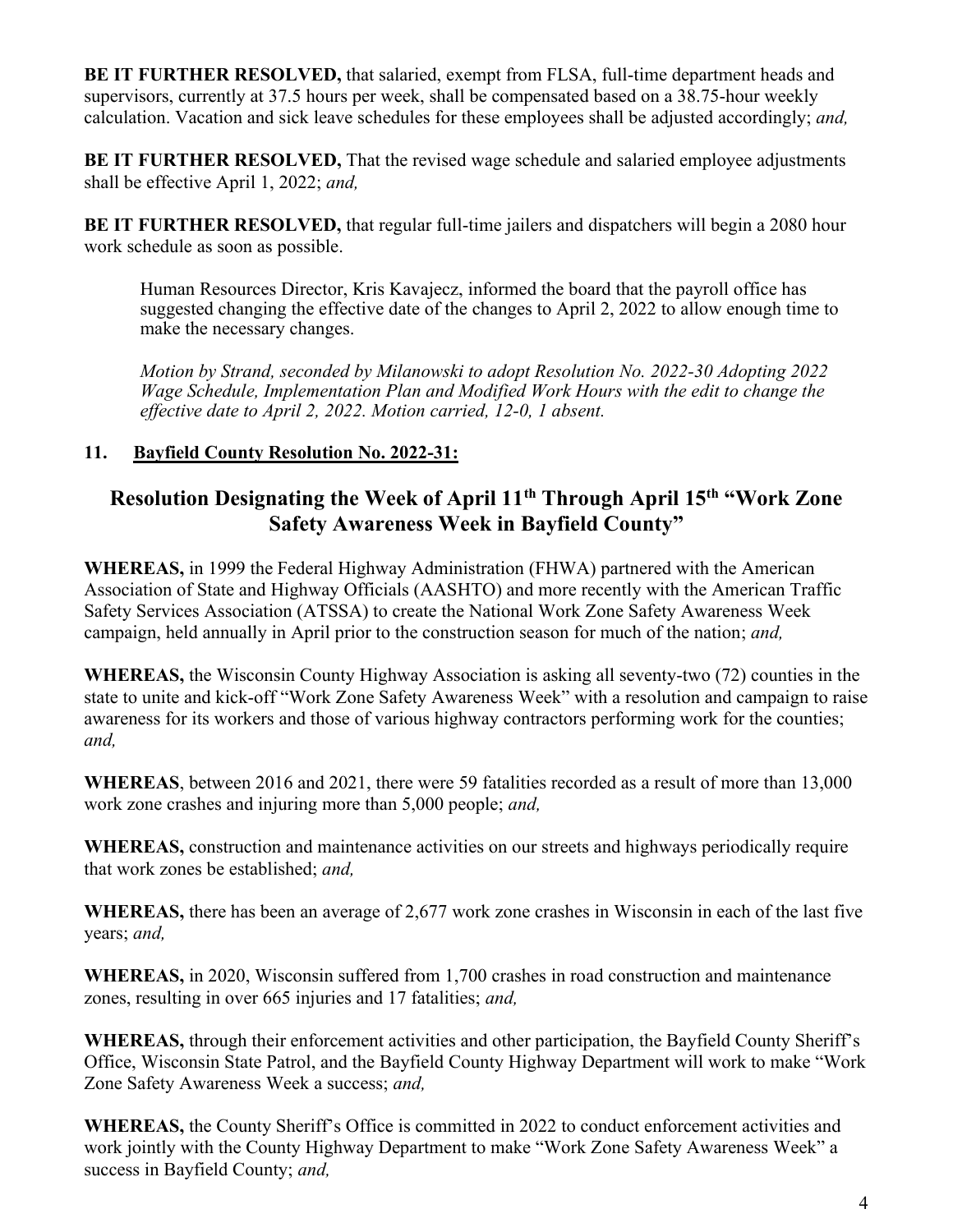**WHEREAS,** the Bayfield County Highway Department and Sheriff's Office have employees whose daily duties are to work within work zones and traffic; *and,*

**WHEREAS,** the Federal Highway Administration has designated April 11 through April 15, 2022 as National Work Zone Safety Awareness Week with this year's theme "Work Zones are a Sign to Slow Down", which focuses on awareness to all drivers in work zones of their speed and proximity to workers;

**NOW THEREFORE BE IT RESOLVED**, that the Bayfield County Board of Supervisors assembled this 29<sup>th</sup> day of March 2022, does hereby designate the week of April 11<sup>th</sup> through April 15<sup>th</sup>, 2022 as "Work Zone Safety Awareness Week" in Bayfield County.

*Motion by Crandall, seconded by Fickbohm to adopt Resolution No. 2022-31 Resolution Designating the Week of April 11th Through April 15th "Work Zone Safety Awareness Week in Bayfield County." Motion carried, 12-0, 1 absent.*

## **12. Bayfield County Resolution No. 2022-32:**

# **Supporting WEDC Workforce Innovation Grant (WIG) Application for Area Childcare and a \$10,000 Contribution if Awarded**

**WHEREAS,** Ashland Area Development Corporation prepared a Wisconsin Innovation Grant Program application in concert with area employers to address childcare in the Chequamegon Bay region; *and,*

**WHEREAS,** Childcare is in short supply and impacts parents' ability to join the workforce; *and,*

**WHEREAS**, this application is focused on addressing challenges faced by childcare providers by addressing root problems that will improve childcare services, operations and staff recruitment and retention;

**NOW THEREFORE BE IT RESOLVED**, that the Bayfield County Board of Supervisors assembled this 29<sup>th</sup> day of March 2022, does hereby support the application; *and*,

**BE IT FURTHER RESOLVED,** that Bayfield County does hereby commit \$10,000 towards the project if funded.

*Motion by Strand, seconded by Zepczyk to adopt Resolution No. 2022-32 Supporting WEDC Workforce Innovation Grant (WIG) Application for Area Childcare and a \$10,000 Contribution if Awarded. Roll Call Vote: Sandstrom-yes; Dougherty-yes; Fickbohm-yes; Oswald-yes; Rayyes; Silbert-yes; Strand-yes; Milanowski-yes; Snilsberg-yes; Crandall-yes; Zepczyk-yes; Pocernich-yes; Rondeau-absent. Motion carried, 12-0. 1 absent.*

## **13. Bayfield County Resolution No. 2022-33:**

# **Supporting and Authorizing Matching Funds for Bayfield County "RAISE" Grant Project on County Highways A & N**

**WHEREAS,** Bayfield County maintains 172 miles of county highways; *and,*

**WHEREAS,** Forestry is a critical industry for Bayfield County; *and,*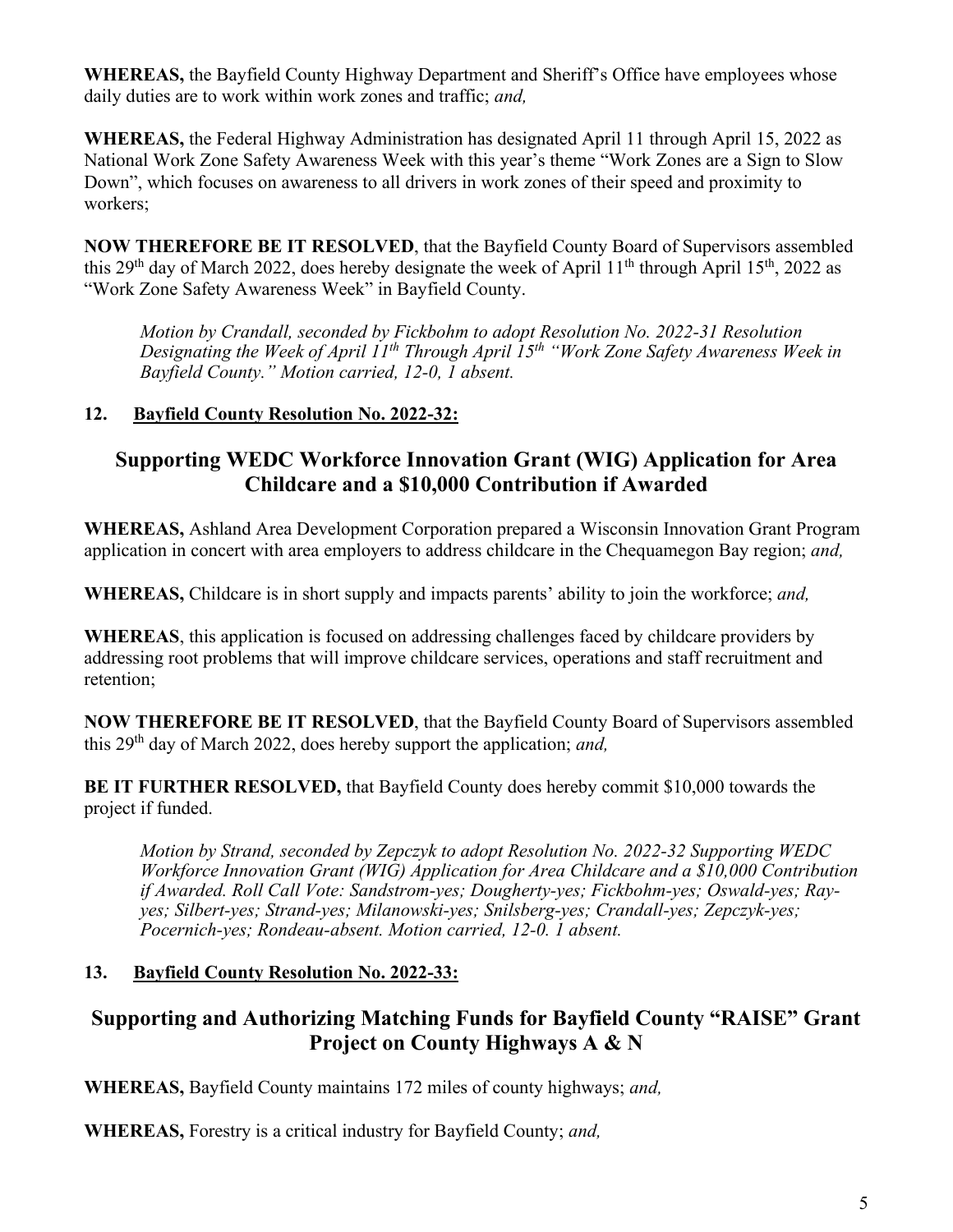**WHEREAS,** Bayfield County annually places road weight limit restrictions on county highways during the spring break-up to protect roads which negatively impact the ability of the logging industry to access and transport forest products; *and,*

**WHEREAS,** County Highways A and N provide access to thousands of acres of forestland that supplies timber for forest products; *and,*

**WHEREAS,** County Highways A and N are used by local industry

**WHEREAS,** Bayfield County uses highways for multi modal purposes with County Highway A designated as a bike route and County Highway N designated as an ATV route.

**WHEREAS,** funding for highways is important. Scarce resources make funding difficult. Bayfield County has annually dedicated additional resources to highway projects but does not have the ability to contribute to fund this entire project; *and,*

**WHEREAS,** over the past five years both the Bayfield County Board and the Citizens of Bayfield County have ranked Highways as a top priority of the County during the annual budget process and budget survey; *and,*

**WHEREAS,** maintenance and upkeep of roadways are of regional concern to support the forest industry; *and,*

**WHEREAS,** alternate funding mechanisms are important to supplement the county's ability to properly maintain county roads; *and,*

**WHEREAS,** Bayfield County has proposed a "replace in kind" construction method to keep costs to a minimum; *and,*

**WHEREAS,** the US Department of Transportation RAISE program offers matching funds for economic development projects and in March of 2022 the Bayfield County Board authorized submittal of an application to the RAISE grant program for reconstruction of County Highways A and N to all season road standards; *and,* 

**WHEREAS,** the estimated cost for the project is \$16.06 million dollars encompassing sixteen (16) miles of county highway reconstruction on County Highway N and conversion of six (6) miles of County Highway N from A to Highway 27 making this entire route (US 2 to State Highway 27) an All-Season Road; *and,*

**WHEREAS,** this improvement project would have a significant economic development impact on Bayfield County Communities, businesses, bikers, ATV users and tourists in addition to improving safety and reducing maintenance costs.

**NOW, THEREFORE, BE IT RESOLVED,** that the Bayfield County Board of Supervisors assembled this 29<sup>th</sup> day of March 2022, will commit and hereby encumbers 10% or \$1,606,000 toward this project over a period of up to seven years; *and,*

**BE IT FURTHER RESOLVED,** that Bayfield County has previously supported efforts at the state level to raise additional funds for county highway reconstruction and that the Bayfield County Board hereby petitions the Governor, the Assembly, and the Senate of the State of Wisconsin to pursue supplemental funding for county highways in Wisconsin.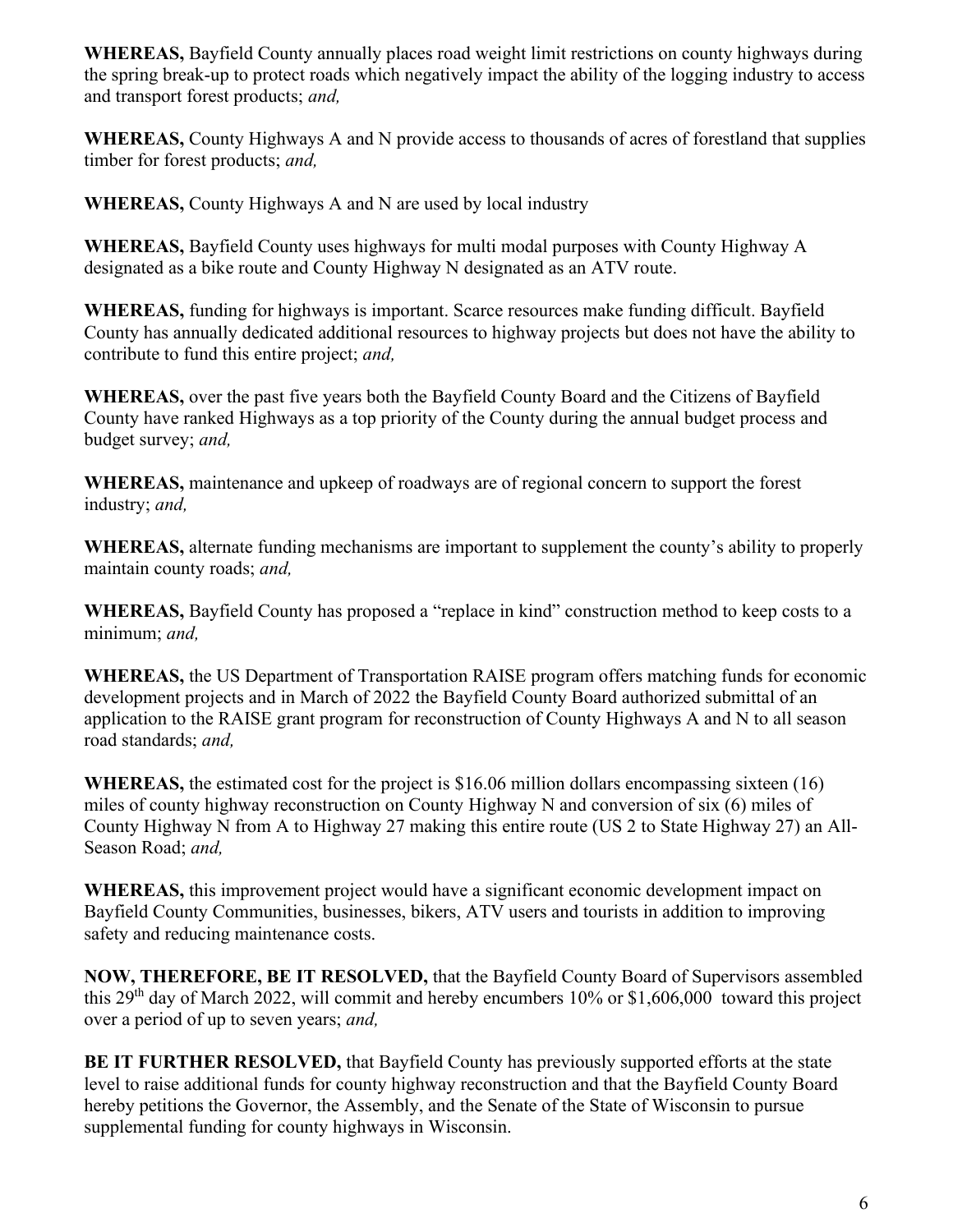*Motion by Crandall, seconded by Zepczyk to adopt Resolution No. 2022-33 Supporting and Authorizing Matching Funds for Bayfield County "RAISE" Grant Project on County Highways A & N. Roll Call Vote: Dougherty-yes; Silbert-yes; Strand-yes; Milanowski-yes; Crandall-yes; Fickbohm-yes; Sandstrom-yes; Ray-yes; Oswald-yes; Snilsberg-yes; Zepczyk-yes; Pocernichyes; Rondeau-absent. Motion carried, 12-0, 1 absent.*

## **14. Bayfield County Resolution No. 2022-34:**

# **Establishing Total Annual Compensation for County Elected Officials Pursuant to Wis. Stat. § 59.22**

**WHEREAS,** pursuant to Wis. Stat. § 59.22(1), the County Board must establish the total annual compensation for services to be paid to county elected officials prior to the earliest time for filing nomination papers for the county elective office; *and,*

**WHEREAS,** the Board desires to establish the total annual compensation for county elected officials, which is separate and distinct from the fringe benefits offered by the County to elected officials, and which fringe benefits are subject to increase or decrease during the officer's term at the discretion of the Board and in accordance with state and federal law; *and,*

**WHEREAS**, as part of the County's fringe benefit program, county elected officials may participate in the Wisconsin Retirement System in accordance with state law; *and,*

**WHEREAS,** as part of the County's fringe benefit program, county elected officials may elect to receive health insurance coverage under the same terms and conditions as the health insurance coverage offered to non-represented managerial county employees;

**NOW THEREFORE BE IT RESOLVED**, by the Bayfield County Board of Supervisors assembled this 29th day of March 2022, that the total annual compensation for county elected officials under Wis. Stat. §59.22(1) shall be as follows, effective on the first day of a term of office that begins after the date of this Resolution:

|                       | 2023     | 2024     | 2025     | 2026     |
|-----------------------|----------|----------|----------|----------|
| <b>Sheriff</b>        | \$80,287 | \$82,696 | \$86,004 | \$89,444 |
| <b>Clerk of Court</b> | \$66,564 | \$68,561 | \$71,303 | \$74,155 |
| Coroner               | \$6,693  | \$6,897  | 172      | \$7,459  |

#### **Elected Official Compensation:**

**BE IT FURTHER RESOLVED,** that the aforementioned county elected officials are entitled to participate in the Wisconsin Retirement System in accordance with law and the County shall pay its share of contributions required by law. The wages here are calculated with the idea that all elected officials are paying the employee share of WRS; *and,*

**BE IT FURTHER RESOLVED,** that the county will compensate elected officials for unused sick leave, upon reaching the age of 55, if they worked and accrued compensable sick leave with Bayfield County prior to taking elected office. Compensation will be based on county policy and formula as reflected in the letter in the employee's personnel file. Such compensation shall be in addition to the compensation identified in the compensation schedule above; *and,*

**BE IT FURTHER RESOLVED,** that the aforementioned county elected officials are entitled to participate in the County's health insurance program subject to the terms and conditions of the program, which may be modified from time to time, under the same terms and conditions as the health insurance coverage offered to non-represented managerial county employees.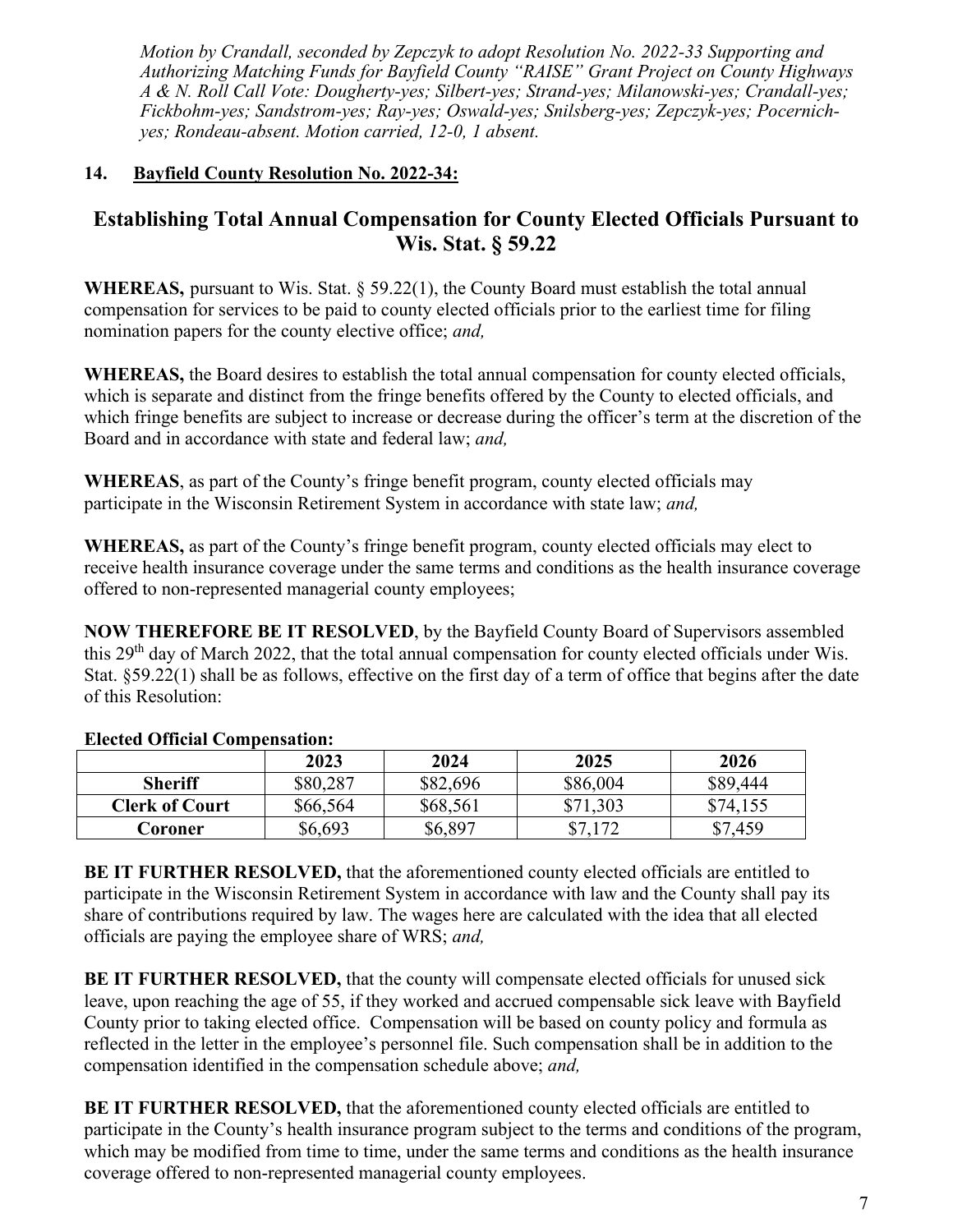*Motion by Sandstrom, seconded by Fickbohm to adopt Resolution No. 2022-34 Establishing Total Annual Compensation for County Elected Officials Pursuant to Wis. Stat. § 59.22. Motion carried, 12-0, 1 absent.*

#### **15. Discussion and Possible Action Regarding 2022 County Board Election Procedures:**

Silbert suggested changing the phrase "the County Clerk may draw a name" to "the County Clerk shall draw a name." Oswald suggested that a clause be added that allows the county board to enter discussion during the voting process.

*Motion by Silbert, seconded by Crandall to adopt the 2022 County Board Election Procedures as presented with the two changes to change the word "may" to "shall" and to include a clause that allows the board to enter discussion during the voting process. Motion carried, 12-0, 1 absent.*

#### **16. Discussion and Possible Action Regarding Appointment of Bob Rice to the Bayfield County Board of Adjustment:**

*Motion by Oswald, seconded by Ray to confirm the appointment of Bob Rice to the Bayfield County Board of Adjustment. Motion carried, 12-0, 1 absent.*

#### **17. Discussion and Possible Action Regarding Updated Highway Districts:**

*Motion by Crandall, seconded by Milanowski to approve the updated highway districts. Motion carried, 12-0, 1 absent.*

#### **18. Bayfield County Resolution No. 2022-35:**

## **In Recognition and Appreciation of the Wisconsin Counties Association for its Role in Payments to Towns with County Forest**

**WHEREAS,** the Wisconsin Counties Association supports counties across Wisconsin; *and,*

**WHEREAS,** 30 counties in Wisconsin have land ownership enrolled in County Forest Law; *and,*

**WHEREAS**, State reimbursements to Towns for these County Forest Law parcels had not changed since 1989; *and,*

**WHEREAS,** the Counties Association adopted this topic as a policy platform issue in 2018; *and,*

**WHEREAS,** in 2021 legislation was adopted and signed into law increasing acreage payments from \$.30 per acre to \$.63 per acre; *and,* 

**WHEREAS,** Increased revenues, a total of \$56,000 annual went to Towns with County Forest for essential community services in 2022;

**NOW THEREFORE BE IT RESOLVED**, that the Bayfield County Board of Supervisors assembled this 29th day of March 2022, does hereby thank the Wisconsin Counties Association for their wholistic vision and approach to county government and the impacts of county government on the communities served; *and,*

**BE IT FURTHER RESOLVED,** that Bayfield County officially names the Wisconsin Counties Association a friend of Bayfield County Forests.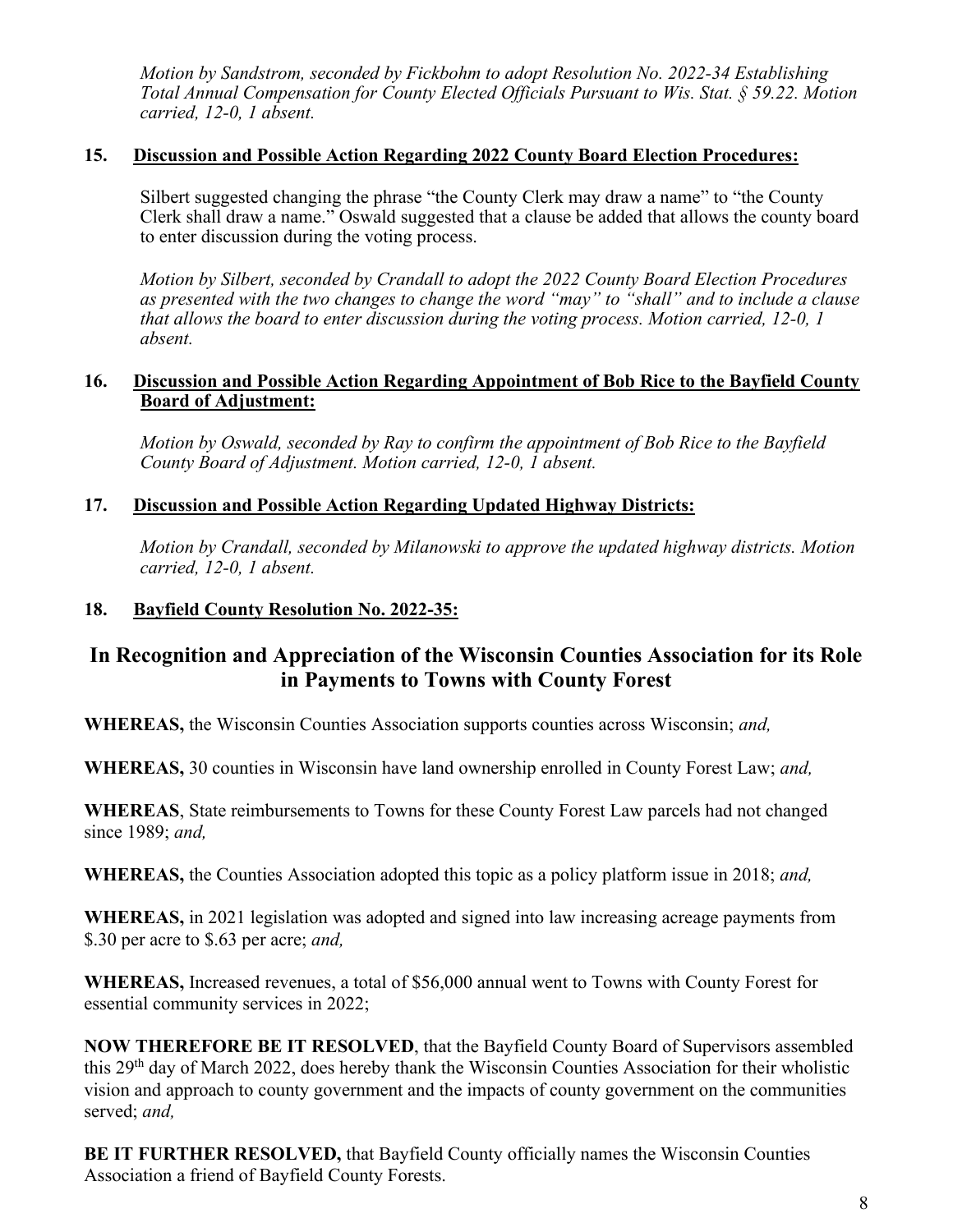*Motion by Zepczyk, seconded by Sandstrom to adopt Resolution No. 2022-35 In Recognition and Appreciation of the Wisconsin Counties Association for its Role in Payments to Counties with County Forest. Motion carried, 12-0. 1 absent.*

## **19. Bayfield County Resolution No. 2022-36:**

# **Resolution to Transfer the Aging and Disability Resource Center of the North (ADRC – N), ADRC – N Regional Contingency Fund to New Fiscal Agent**

**WHEREAS,** the Bayfield County Department of Human Services (DHS) was identified as the Fiscal Agent for the Regional Aging and Disability Resource Center of the North (ADRC – N) consisting of Ashland, Bayfield, Iron, Price and Sawyer Counties until December 21, 2020; *and,*

**WHEREAS,** Bayfield County per DHS Resolution No. 2016-06 and its corresponding County Resolution established a trust for the Aging and Disability Resource Center of the North (ADRC – N) to satisfy the State and local auditors the funds did not belong to Bayfield County; *and,*

**WHEREAS**, funds retained in the Contingency Fund by Bayfield County for the ADRC-N must now be transferred to Ashland County Health and Human Services Department, the new ADRC- N Fiscal Agent; *and,*

**WHEREAS,** Bayfield County requires a budget resolution to close the trust and transfer the funds;

**NOW THEREFORE BE IT RESOLVED**, by the Bayfield County Board of Supervisors assembled this 29<sup>th</sup> day of March 2022, does hereby authorize the following budget resolution allowing Bayfield County to transfer ADRC-N Contingency funds to Ashland County Health and Human Services, the new ADRC-N Fiscal Agent:

| <b>Account Number</b> | <b>Description</b>          | Adjustment   |
|-----------------------|-----------------------------|--------------|
|                       | <b>Increase Revenue</b>     |              |
| 235-50-49301          | <b>Fund Balance Applied</b> | \$120,640.00 |
| Total                 |                             | \$120,640.00 |

|                    | <b>Increase Expenditure</b>  |              |
|--------------------|------------------------------|--------------|
| 235-59-54590-50299 | Special Contractual Services | \$120,640.00 |
| <b>Total</b>       |                              | \$120,640.00 |

*Motion by Crandall, seconded by Silbert to adopt Resolution No. 2022-36 Resolution to Transfer the Aging and Disability Resource Center of the North (ADRC – N), ADRC-N Regional Contingency Fund to New Fiscal Agent. Roll Call Vote: Strand-yes; Snilsberg-yes; Milanowskiyes; Sandstrom-yes; Dougherty-yes; Fickbohm-yes; Ray-yes; Oswald-yes; Silbert-yes; Zepczykyes; Crandall-yes; Pocernich-yes; Rondeau-absent. Motion carried, 12-0, 1 absent.*

#### **20. Discussion and Possible Action Regarding Bridge Aid Increase Budget Amendment, Town of Port Wing:**

Abeles-Allison explained that the board had originally budget \$6,630 in funds to the Town of Port Wing for bridge aid; however, the completed project came in \$5,502.94 over budget and the Town is now requesting additional funds to cover the additional expense. Abeles-Allison informed the board that the bridge aid account does have enough funds to cover the additional costs.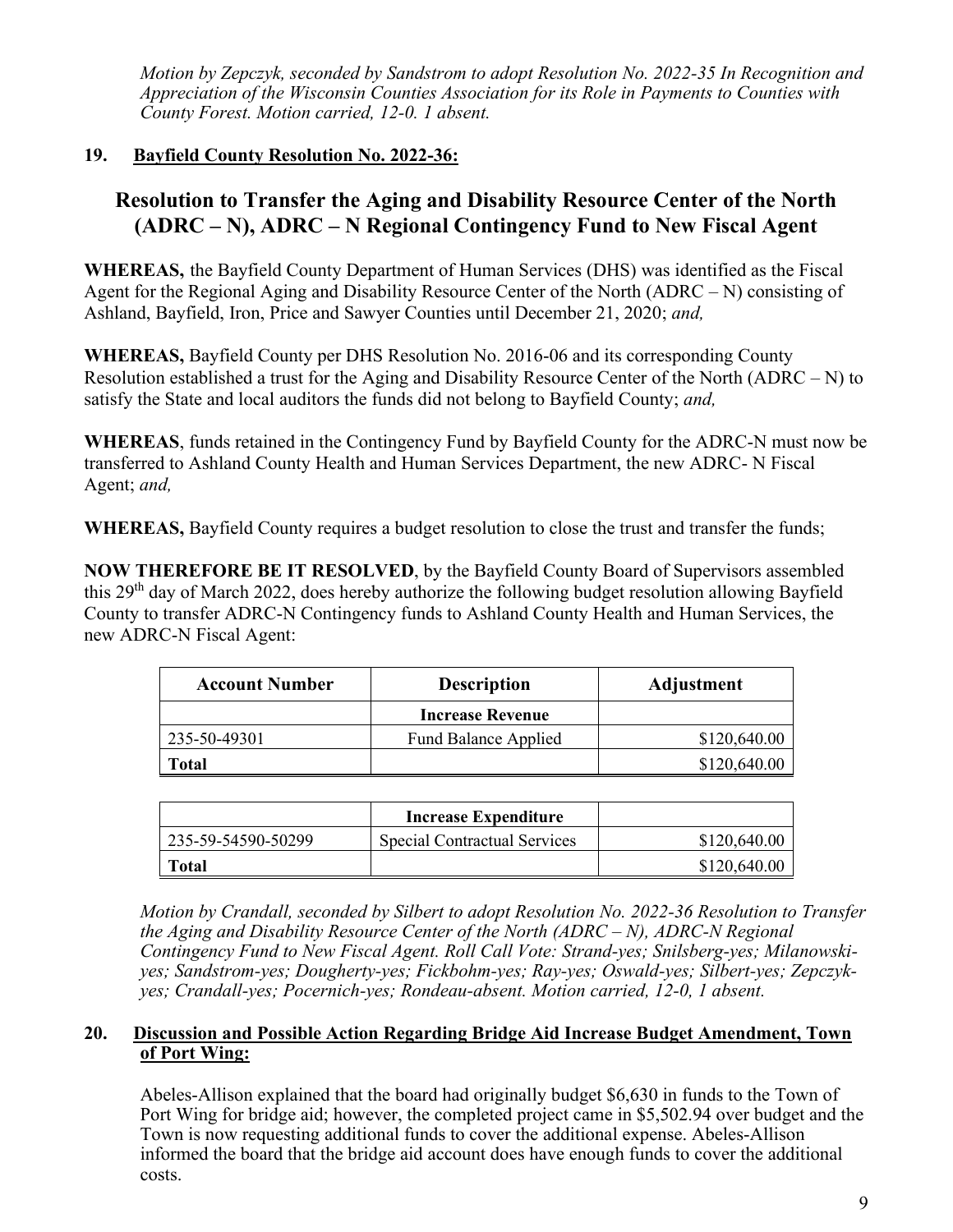*Motion by Sandstom, seconded by Zepczyk to approve the additional budget allocation of \$5,502.94 to the Town of Port Wing for Bridge Aid. Roll Call Vote: Milanowski-yes; Ray-yes; Sandstrom-yes; Zepczyk-yes; Dougherty-yes; Silbert-yes; Strand-yes; Fickbohm-yes; Oswaldyes; Snilsberg-yes; Crandall-yes; Pocernich-yes; Rondeau-absent. Motion carried, 12-0, 1 absent.*

#### **21. Bayfield County Resolution No. 2022-37:**

# **Bayfield County Jail/Courthouse Microgrid Project Budget Amendment**

**WHEREAS,** Bayfield County applied for and was awarded an Energy Innovations Grant through the Wisconsin Public Service Commission; *and,*

**WHEREAS,** Bayfield County passed resolution 2021-36 in April 2021 and there were several corrections and additions needed to this resolution; *and,*

**WHEREAS,** funds would be used to update hot water solar equipment servicing the jail, adding approximately 5.8kW of Solar PV, master metering the courthouse and jail complexes and installing a battery storage device with intelligent controls; *and,*

**WHEREAS,** grant deliverables would improve resilience and reliability during power outages, generate energy savings, produce additional renewable energy and upgrade existing solar hot water exchangers, tank liner and pump; in addition to updating the sites; *and,*

**WHEREAS,** the project would allow both buildings to run off of a single generator in a more efficient and cost-effective manner; *and,*

**WHEREAS,** a grant in the amount of \$273,714 was received for the project through the Office of Energy Innovation with the Wisconsin Public Service Commission; *and,*

**WHEREAS,** bids for the project originally came in approximately \$184,000, \$250,000 and \$261,000 over budget; prompting a thorough review of the project; *and,*

**WHEREAS,** project costs have been reduced by reducing solar from 23kw to 5kw and holding off on selling the jail generator until more solar can be added in the future, the resultant change is \$48,074 over the original project cost; *and,*

**WHEREAS**, Chequamegon Bay Renewables will pay \$3,000 towards the project; *and,*

**WHEREAS,** as a result of this project, additional energy savings in the amount of \$5000 per year, through the Xcel Energy "peak control" program will be generated;

**NOW, THEREFORE, BE IT RESOLVED,** that the Bayfield County Board of Supervisors assembled this 29<sup>th</sup> day of March 2022, amends the budget for the Wisconsin PSC EIGP Grant and authorizes a budget amendment utilizing fund balances to pay the County share with cost savings to replenish the county over the next 20 years; *and,*

**BE IT FURTHER RESOLVED, the following line-item adjustments be made to the 2022 budget:** 

| Increase Fund Balance Applied Revenue: | 430-70-49301           | by | \$45,074 |
|----------------------------------------|------------------------|----|----------|
| Increase Donations:                    | 430-70-48500           | bv | \$ 3,000 |
| Increase CI-Generator Project Expense: | 430-70-57100-50820-007 | bv | \$48,074 |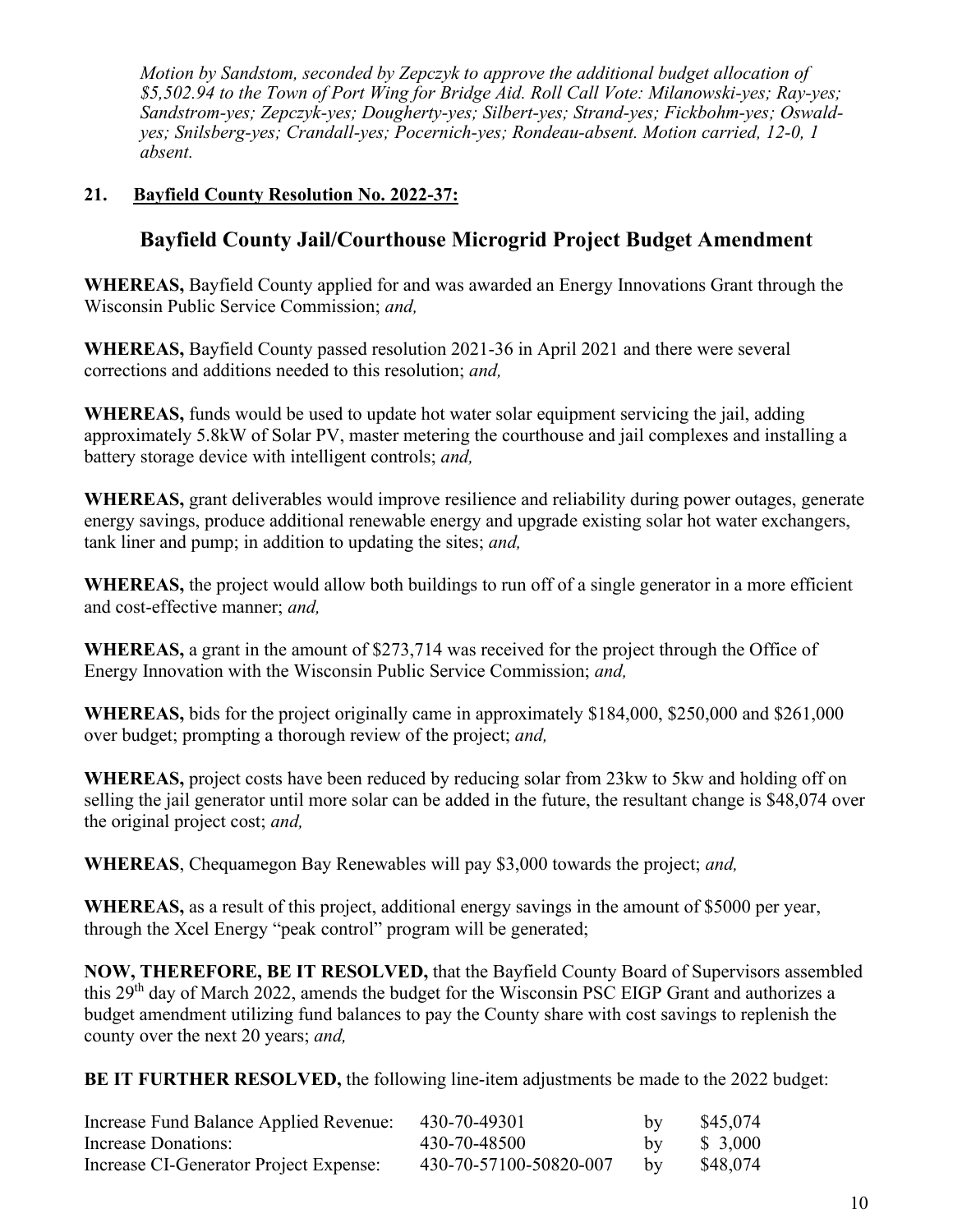Bill Bailey with Xcel Energy reviewed the county's renewable energy project and gave an update on its progress. Bailey reported that the energy savings for the county have increased from approximately \$11,000 to nearly \$15,000.

*Motion by Silbert, seconded by Sandstrom to adopt Resolution No. 2022-37 Bayfield County Jail/Courthouse Microgrid Project Budget Amendment. Roll Call Vote: Crandall-yes; Milanowski-yes; Strand-yes; Silbert-yes; Ray-yes; Dougherty-yes; Sandstrom-yes; Fickbohmyes; Oswald-yes; Snilsberg-yes; Zepczyk-yes; Pocernich-yes; Rondeau-absent. Motion carried, 12-0, 1 absent.*

#### **22. Bayfield County Resolution No. 2022-38:**

## **IT Storage Area Network (SAN) 2022 Budget Amendment**

**WHEREAS,** on June 29, 2021, the Bayfield County Board of Supervisors approved five additional projects for American Rescue Plan Act (ARPA) Funding; *and,*

**WHEREAS,** one of the projects was the Bayfield County Information Technology Department Network Storage Improvements; *and,*

**WHEREAS**, on July 27, 2021, the Bayfield County Board of Supervisors approved a resolution authorizing this purchasing using ARPA and County funding; *and,*

**WHEREAS,** on October 26, 2021, the Bayfield County Board of Supervisors approved a budget amendment for 2021 authorizing the transfer of funds from the IT budget within the General Fund to the Capital Improvement Fund; *and,*

**WHEREAS,** the final bill for the project was received in 2022 for the total amount of \$80,672; *and,* 

**WHEREAS,** due to the bill not being received or paid in 2021, the unspent budgeted expenses went into the fund balance at year end 2021; *and,*

**WHEREAS,** a budget amendment is now required to allow payment for the project in 2022 from the 2021 unspent budget expenses;

**NOW THEREFORE BE IT RESOLVED**, that the Bayfield County Board of Supervisors assembled this  $29<sup>th</sup>$  day of March 2022, does hereby approve the following budget amendments to allow payment in 2022 from 2021 unspent budget expenses:

| Increase Revenues:     | 276-00-49301<br>430-70-49301 | by<br>by | \$31,766<br>\$48,906 |
|------------------------|------------------------------|----------|----------------------|
| Total Revenue:         |                              |          | \$80,672             |
| Increase Expenditures: | 276-31-57100-50820           | by       | \$31,766             |
|                        | 430-31-57100-50820           | by       | \$48,906             |
| Total Expenditures:    |                              |          | \$80,672             |

*Motion by Crandall, seconded by Milanowski to adopt Resolution No. 2022-38 IT Storage Area Network (SAN) 2022 Budget Amendment. Roll Call Vote: Sandstrom-yes; Fickbohm-yes; Oswald-yes; Strand-yes; Milanowski-yes; Crandall-yes; Zepczyk-yes; Snilsberg-yes; Silbert-yes; Ray-yes; Dougherty-yes; Pocernich-yes; Rondeau-absent. Motion carried, 12-0, 1 absent.*

#### **23. Bayfield County Resolution No. 2022-39:**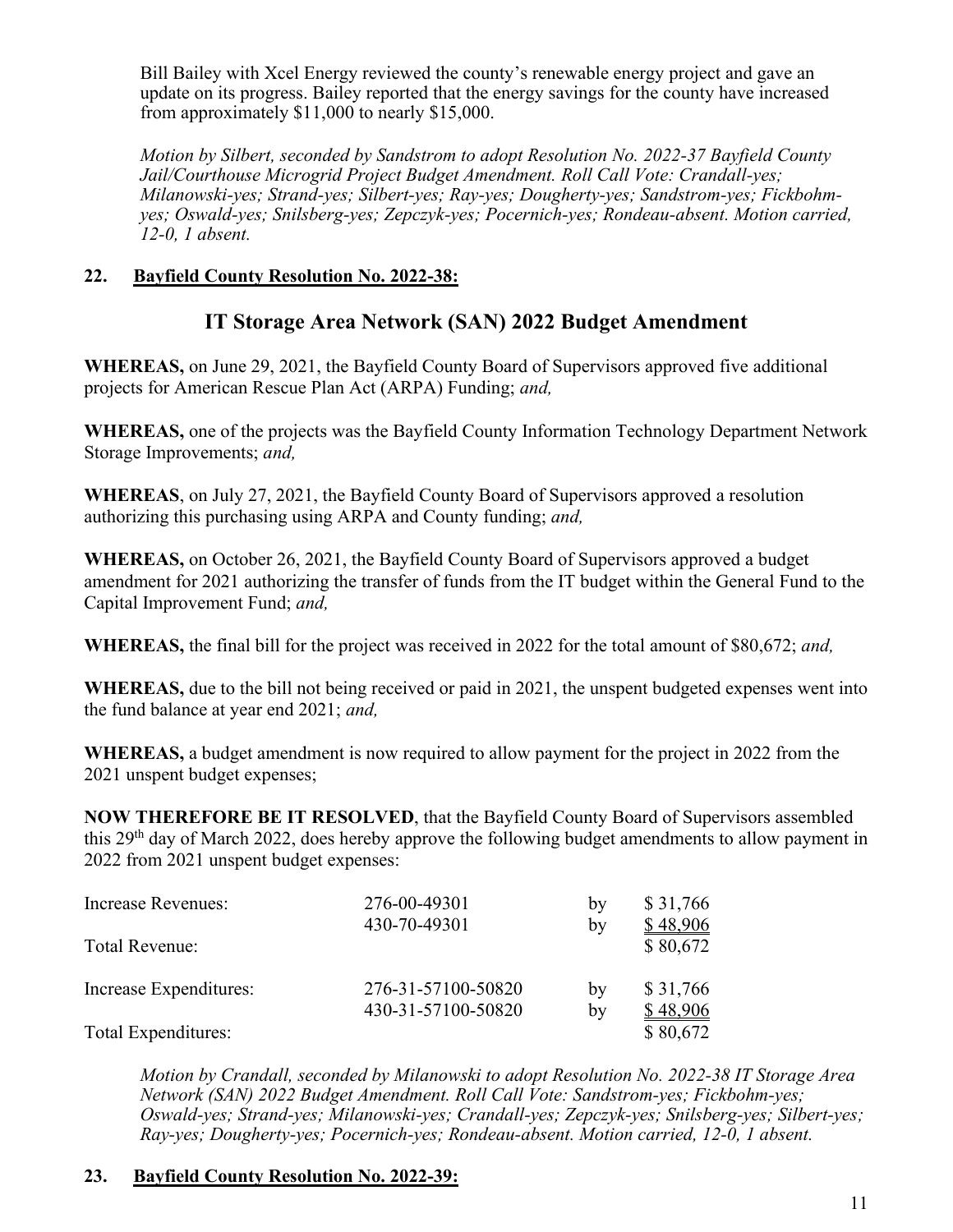# **2022 Budget Additional Staff in the Planning & Zoning Department**

**WHEREAS,** Bayfield County has seen extensive growth over the past several years; *and,*

**WHEREAS,** the Planning and Zoning Department has seen increased permit applications and anticipates this trend to continue in the years ahead; *and,*

**WHEREAS,** due to the increased workload, Planning and Zoning staff is unable to spend adequate time on incoming, outgoing, and past permits; *and,*

**WHEREAS,** the Planning and Zoning Committee supports an additional Assistant Zoning Administrator (AZA) *and,*

**WHEREAS,** Permit revenues over the past decade have increased allowing for additional resources to be spent on staffing;

**NOW THEREFORE BE IT RESOLVED**, that the Bayfield County Board of Supervisors assembled this 29<sup>th</sup> day of March 2022, does hereby approve funding for an additional Assistant Zoning Administrator in 2022; *and,*

**BE IT FURTHER RESOLVED,** that a formal budget amendment for the planning and zoning department will be submitted by end of June 2022 after all currently open positions are filled to arrive at an accurate budget amendment.

*Motion by Strand, seconded by Fickbohm to adopt Resolution No. 2022-39 2022 Budget Additional Staff in the Planning & Zoning Department. Motion carried, 12-0, 1 absent.*

#### **24. Bayfield County Resolution No. 2022-40:**

## **2022 Budget Amendment for EOC Outside Entrance and Garage Service Doors**

**WHEREAS,** in 2021 the replacement of the garage service door was budgeted for \$2,500 and the replacement of the EOC outside entry door was budgeted for \$2,500 under Capital Improvements; *and,*

**WHEREAS**, due to shipping delays, the project was unable to be completed in 2021; *and,*

**WHEREAS,** the doors were replaced in March 2022; *and,*

**WHEREAS,** the invoice for the completed project totaled \$8,420 which exceeds the originally budgeted amount by \$5,000; *and,* 

**WHEREAS,** in 2021 \$5,000 was budgeted for woodwork under Capital Improvements, *and,*

**WHEREAS,** no woodworking project took place in 2021; *and,*

**WHEREAS,** unspent budgeted expenses go into the fund balance when closing 2021; *and,*

**WHEREAS,** a portion of the unused \$5,000 for woodwork can be reallocated to cover the additional expenses for the EOC outside entry door and garage service door replacement project;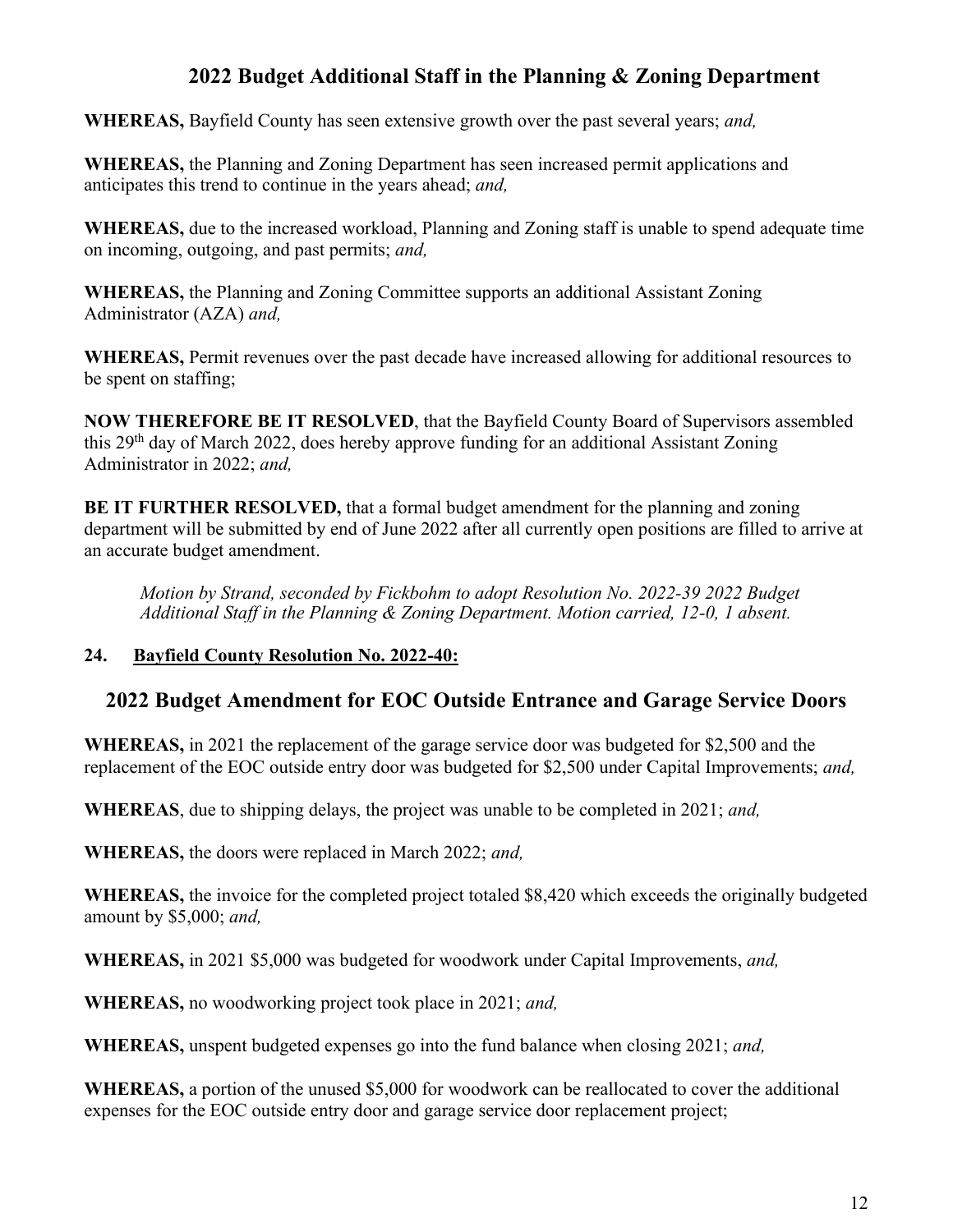**NOW THEREFORE BE IT RESOLVED**, that the Bayfield County Board of Supervisors assembled this 29<sup>th</sup> day of March, hereby approves the following budget amendment for the transfer of funds from the fund balance account to pay the invoice for the EOC and Garage Service Door replacement project:

| Increase Fund Balance Applied Revenue: | 430-70-49301          | bv | \$8,420 |
|----------------------------------------|-----------------------|----|---------|
| Increase Capital Expense:              | 430-14-57100-50820 by |    | \$8,420 |

*Motion by Oswald, seconded by Sandstrom to adopt Resolution No. 2022-40 2022 Budget Amendment for EOC Outside Entrance and Garage Service Doors. Roll Call Vote: Sandstromyes; Dougherty-yes; Oswald-yes; Silbert-yes; Strand-yes; Snilsberg-yes; Zepczyk-yes; Crandallyes; Milanowski-yes; Ray-yes; Fickbohm-yes; Pocernich-yes; Rondeau-absent. Motion carried, 12-0, 1 absent.*

## **25. Reports;**

- **a) Future County Board Meeting Dates:**
	- **a. April 19, 2022 (statutory requirement):** Abeles-Allison informed the board that the April meeting would begin at 8:30 a.m. in the courtroom for the swearing in of the new board members and will immediately reconvene in the board room. The board will elect the chairperson and vice-chair during the meeting. Between April 5-19 the board members will receive their committee preference sheets to sign up for their desired committees.
	- **b. May 31, 2022**
	- **c. June 28, 2022**
- **b) WCA District Meetings:** April 27, Holiday Inn Express, Hayward.
- **26. Supervisors' Reports:** None

#### **27. The Board may entertain a motion to move in and out of Closed Session pursuant to**

**§19.85(1) (c)** *to consider the employment, promotion, compensation or performance evaluation data of any public employee over which the governmental body has jurisdiction or exercises responsibility* **(e)** *to deliberate or negotiate the purchasing of public properties, the investing of public funds, or conducting other specified public business, whenever competitive or bargaining reasons require a closed session* **(g),** *to confer with legal counsel for the governmental body who is rendering oral or written advice concerning strategy to be adopted by the body with respect to litigation in which it is or is likely to become involved.*

*Motion by Milanowski, seconded by Zepczyk to enter Executive/Closed Session at 8:17 p.m. Motion carried, 12-0, 1 absent.*

*8:18 p.m.– The board took a short recess. 8:27 p.m.- The board reconvened.* 

There being no further business to conduct in Executive/Closed Session, *a motion was made by Milanowski, seconded by Sandstrom to return to Open Session at 8:55 p.m. Motion carried, 12- 0, 1 absent.*

*Open Session;* 

#### **28. Discussion and Possible Action Regarding Confirmation of Planning and Zoning Director Appointment:**

*Motion by Fickbohm, seconded by Sandstrom to confirm the appointment of Ruth Hulstrom as the new Planning and Zoning Director contingent upon final negotiations. Motion carried, 12-0, 1 absent.*